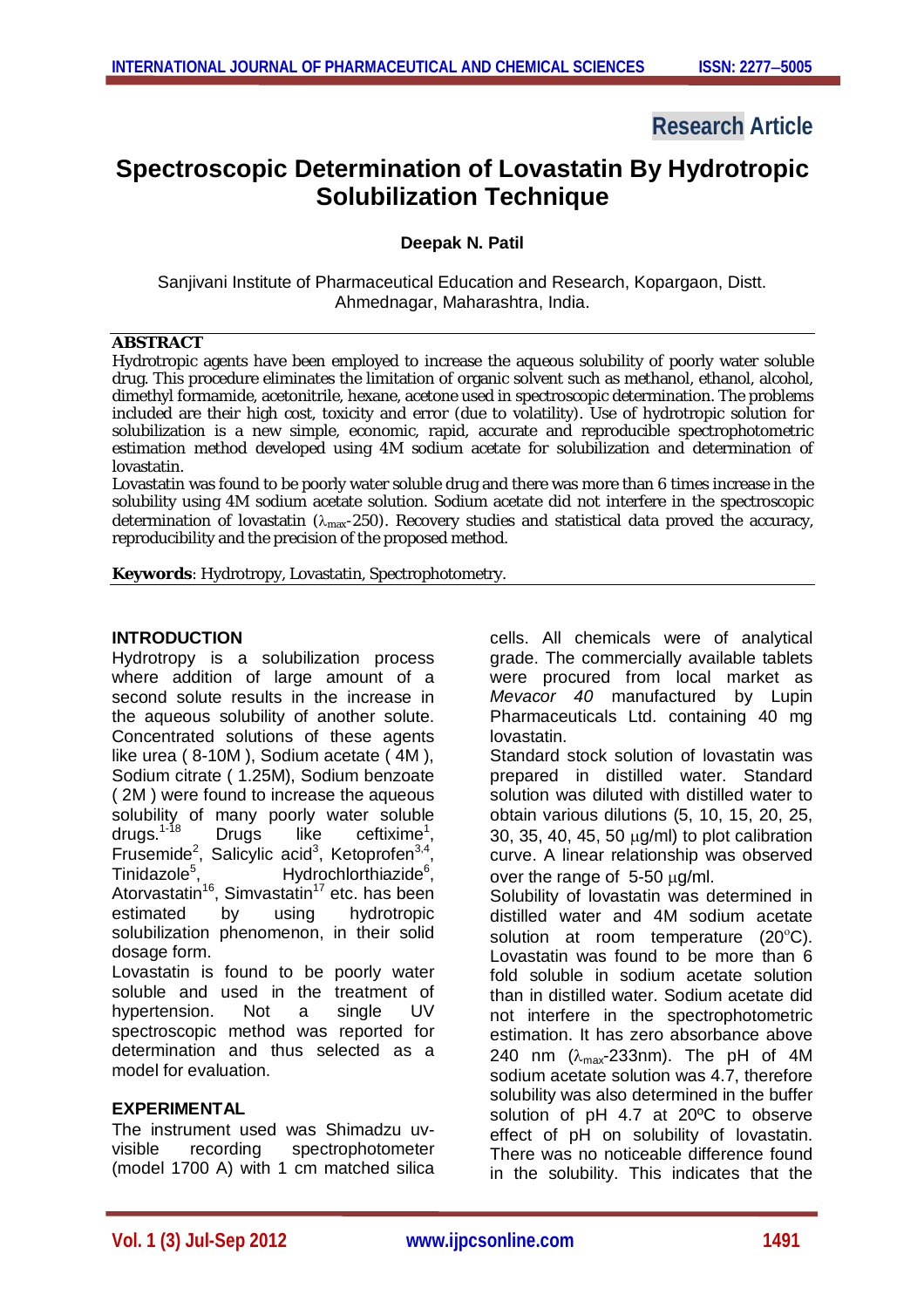solubility is due to hydrotropic solubilization and not due to pH change.

Twenty tablets of lovastatin were weighed and triturated in pestle mortar to obtain a fine powder. An accurately weighed powder sample of 10 mg of each drug was transferred to 100 ml volumetric flask. 30 ml of 4M sodium acetate solution was added and the flask was shaken for about 10 minute to dissolve the drug and a volume was made up to 100 ml. The solution was filtered through whatman filter paper no. 41. The filtrate was divided into two parts A and B. Part A was kept at room temperature for 48 h to check its chemical stability and precipitation if any. Part B was diluted appropriately with distilled water and was analyzed on UVvisible spectrophotometer at 250 nm against reagent blank. Drug content of formulation was thus calculated, Table 1. There was no precipitation in part A solution within 48 hour. Also part A solution was analyzed after 48 h. Drug content of part B (fresh solution) and part A (after 48 h) were nearly same. This study indicates that solution can be analyzed within 48 h without any bad effect on stability of drug in presence of sodium acetate.

To evaluate validity and reproducibility of the method, recovery studies were performed. Tablet powder 10 mg lovastatin was taken into 100 ml flask and 3 mg of lovastatin (spiked) added in the flask. 30 ml of 4M sodium acetate solution was added and the whole method of analysis was repeated in the same way as mentioned previously. Recovery studies were repeated using 5 mg of lovastatin drug (spiked).

From table 1 it is evident that there is a good agreement between the amount found and those claimed by the manufacturer. Percent label claim is very close to 100% indicating the proposed method was precise. There was no interference of sodium acetate and other additives added in the formulation. The accuracy of the proposed method was further confirmed by the recovery studies. Percent recovery estimated by this proposed method is given in Table 1.

#### **CONCLUSION**

It may conclude that proposed method is simple, safe and precise. A large number of poorly water soluble drugs as well as their salt form can be tried with using sodium acetate solution provided the aqueous solubility of the drug is increased by sodium acetate solution. Sodium acetate solution is economic and error due to volatility of organic solvent may be minimized.

## **ACKNOWLEDGEMENT**

The authors are thankful to M/s M. J. Biopharm, Mumbai for providing the gift sample of Lovastatin.

| 1 ANIC 1. INCCOVCIV<br>31997 IVI IUVASLAIIII |                                   |                                                     |                                                            |                                  |                                                         |
|----------------------------------------------|-----------------------------------|-----------------------------------------------------|------------------------------------------------------------|----------------------------------|---------------------------------------------------------|
| Tablet<br>formulation                        | Label claim<br>per Tablet<br>(mq) | % Label claim<br>estimated<br>(Mean $*_{\pm}$ S.D.) | Amt. of Lovastatin in<br>preanalysed tablet powder<br>(mq) | Lovastatin drug<br>added<br>(mq) | % Recovery<br>Estimated<br>(Mean <sup>*</sup> $\pm$ SD) |
| Mevacor 40                                   | 40                                | $99.13 \pm 0.32$                                    | 28                                                         |                                  | $100.12 \pm 0.63$                                       |
|                                              | 40                                | $99.22 \pm 0.45$                                    | 28                                                         |                                  | $99.62 \pm 0.84$                                        |
|                                              | 40                                | $99.13 \pm 0.83$                                    | 28                                                         | 20                               | $100.44 \pm 0.34$                                       |

\* Mean of three observations

## **REFERENCES**

- 1. Maheshwari RK. Spectrophotometric determination of ceftixime in tablets by hydrotropic solubilization<br>
phenomenon The Indian phenomenon. Pharmacist. 2005;4(36): 63-68
- 2. Maheshwari RK. Analysis of frusemide by application of hydrotropic solubilization phenomenon. The Indian **Pharmacist 2005;4(34):55-58**<br>Maheshwari RK A
- 3. Maheshwari RK A novel application of hydrotropic